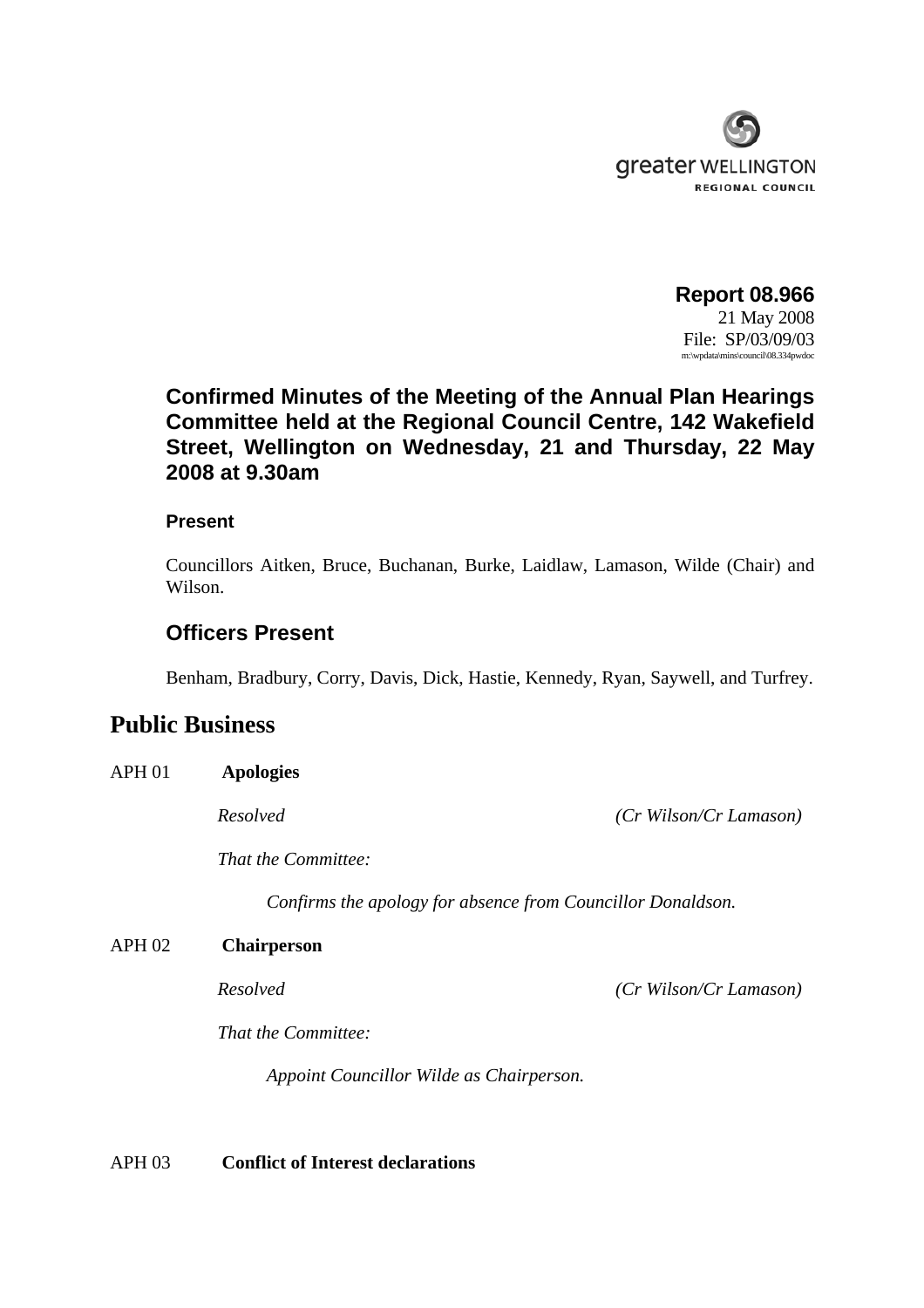There were no declarations of conflict of interest.

#### APH 04 **Process for considering submissions on the Proposed 2008/09 Annual Plan**

**Report 08.325** File: SP/03/09/05

*Resolved (Cr Aitken/Cr Laidlaw)*

*That the Committee:* 

- *1. Receives the report.*
- *2. Notes the contents.*
- *3. Considers all written and oral submissions in the manner set out in section 4 of this report.*
- *4. Notes the responses from Divisional Managers on the submissions.*
- *5. Asks the Chief Executive to further report on the implications of any proposals that it considers warrant further consideration at the Council meeting on 10 June 2008, as well as on any matters which may impact on rate requirements.*
- *6. Agrees that the Council Chair sign the formal replies to all submitters on the basis of Divisional Managers' replies, or as otherwise recommended by the Committee and determined by Council, following formal adoption of the 2008/09 Annual Plan.*

#### APH 05 **Summary of submissions received on the Proposed 2008/09 Annual Plan**

**Report 08.326** File: SP/03/09/05

*Resolved (Cr Lamason/Cr Aitken)*

*That the Committee:* 

- *1. Receives the report.*
- *2. Notes the contents.*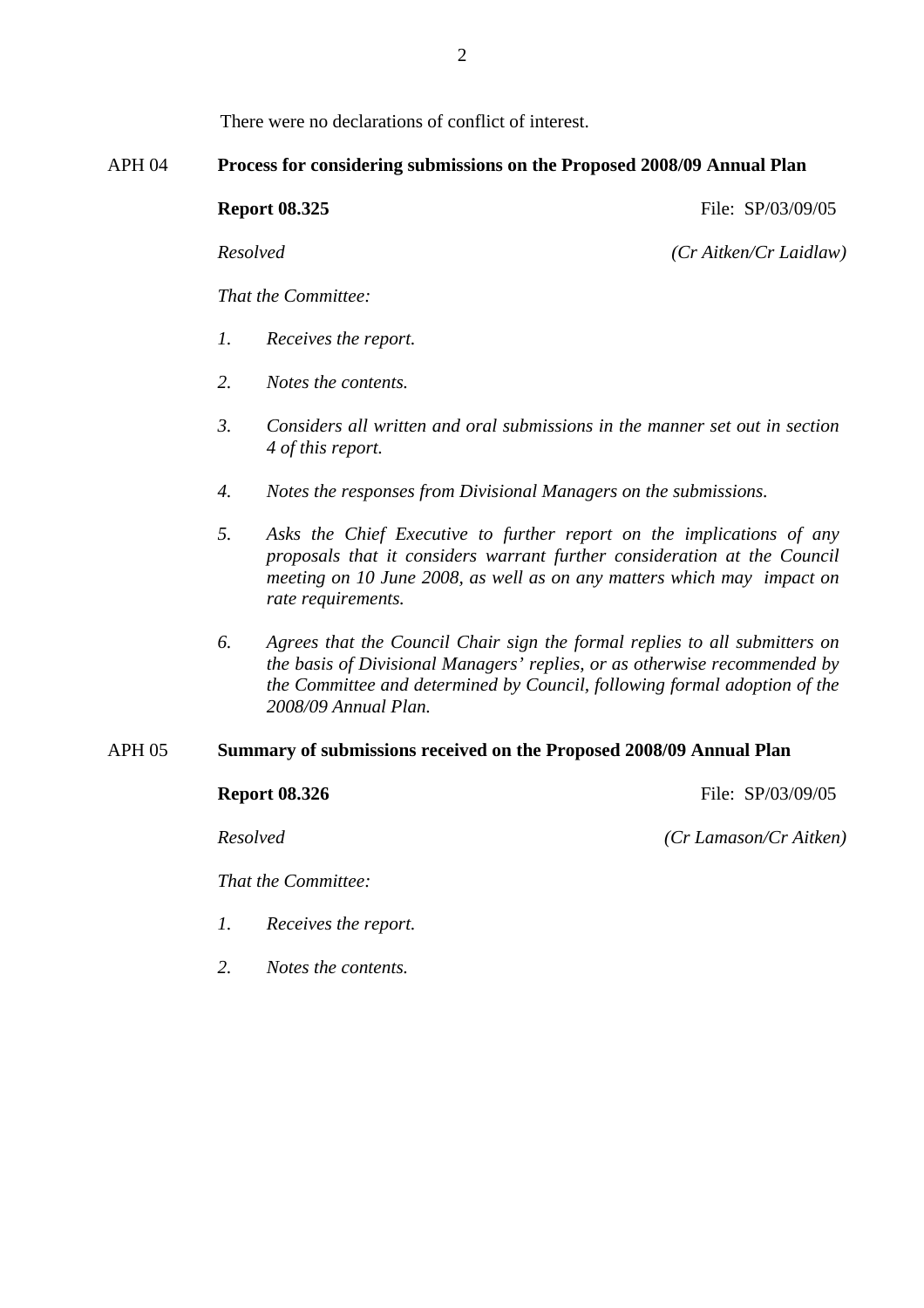#### APH 05 **Hearing and consideration of submissions**

*The following submitters spoke to their written submissions:* 

*Porirua City Council Land Transport New Zealand John Topliff Forest and Bird Raewyn Barrington Philip Hayward Friends of the Waikanae River Kapiti Coast Grey Power Association Inc. Warwick Taylor Wellington Residents' Coalition Island Bay World Service Korokoro Environmental Group Federated Farmers of New Zealand Tararua Tramping Club Michael Taylor Cycle Aware Wellington Robin Falconer Victoria University of Wellington Project Wharemauku Animal Health Board Inc. Gerald Davidson Retailers and school community of Naenae Wellington Regional Chamber of Commerce Transition Towns Maungaraki/Normandale Wellington Regional Animal Health Committee.* 

The meeting adjourned at 4.45pm on Wednesday 21 May 2008 and reconvened on Thursday 22 May 2008 to hear the following submitters:

*Sport Wellington Region Katie Brown Anders Crofoot Ara Tahi Stephanie Lambert Ray Hyndman Greg Harford.* 

#### APH06 **Committee deliberations**

Following the hearing of submissions the Committee considered a number of items of expenditure and other adjustments which have arisen since the Proposed 2008/09 Annual Plan was prepared. The Committee agreed on the items to be included in the 2008/09 numbers to be presented to Council on 10 June 2008.